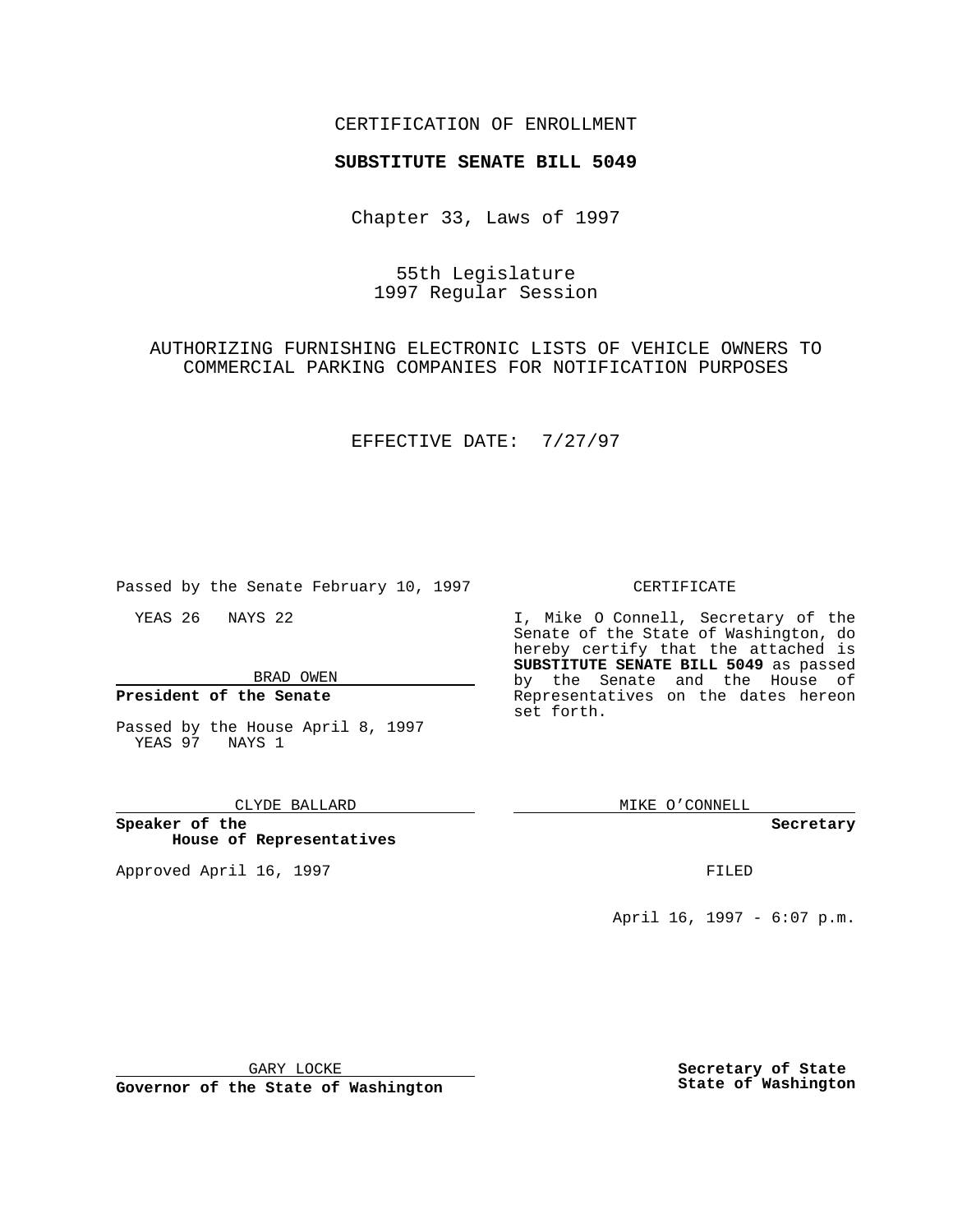# **SUBSTITUTE SENATE BILL 5049** \_\_\_\_\_\_\_\_\_\_\_\_\_\_\_\_\_\_\_\_\_\_\_\_\_\_\_\_\_\_\_\_\_\_\_\_\_\_\_\_\_\_\_\_\_\_\_

\_\_\_\_\_\_\_\_\_\_\_\_\_\_\_\_\_\_\_\_\_\_\_\_\_\_\_\_\_\_\_\_\_\_\_\_\_\_\_\_\_\_\_\_\_\_\_

Passed Legislature - 1997 Regular Session

### **State of Washington 55th Legislature 1997 Regular Session**

**By** Senate Committee on Transportation (originally sponsored by Senators Wood, Prentice, Horn, Brown, Prince and Haugen)

Read first time 01/30/97.

 AN ACT Relating to lists of registered and legal owners of vehicles; and amending RCW 46.12.370.

BE IT ENACTED BY THE LEGISLATURE OF THE STATE OF WASHINGTON:

 **Sec. 1.** RCW 46.12.370 and 1982 c 215 s 1 are each amended to read as follows:

 In addition to any other authority which it may have, the department of licensing may furnish lists of registered and legal owners of motor vehicles only for the purposes specified in this section to:

 (1) The manufacturers of motor vehicles, or their authorized agents, to be used to enable those manufacturers to carry out the provisions of the National Traffic and Motor Vehicle Safety Act of 1966 (15 U.S.C. sec. 1382-1418), including amendments or additions thereto, respecting safety-related defects in motor vehicles;

 (2) Any governmental agency of the United States or Canada, or political subdivisions thereof, to be used by it or by its authorized commercial agents or contractors only in connection with the enforcement of motor vehicle or traffic laws by, or programs related to traffic safety of, that government agency. Only such parts of the list